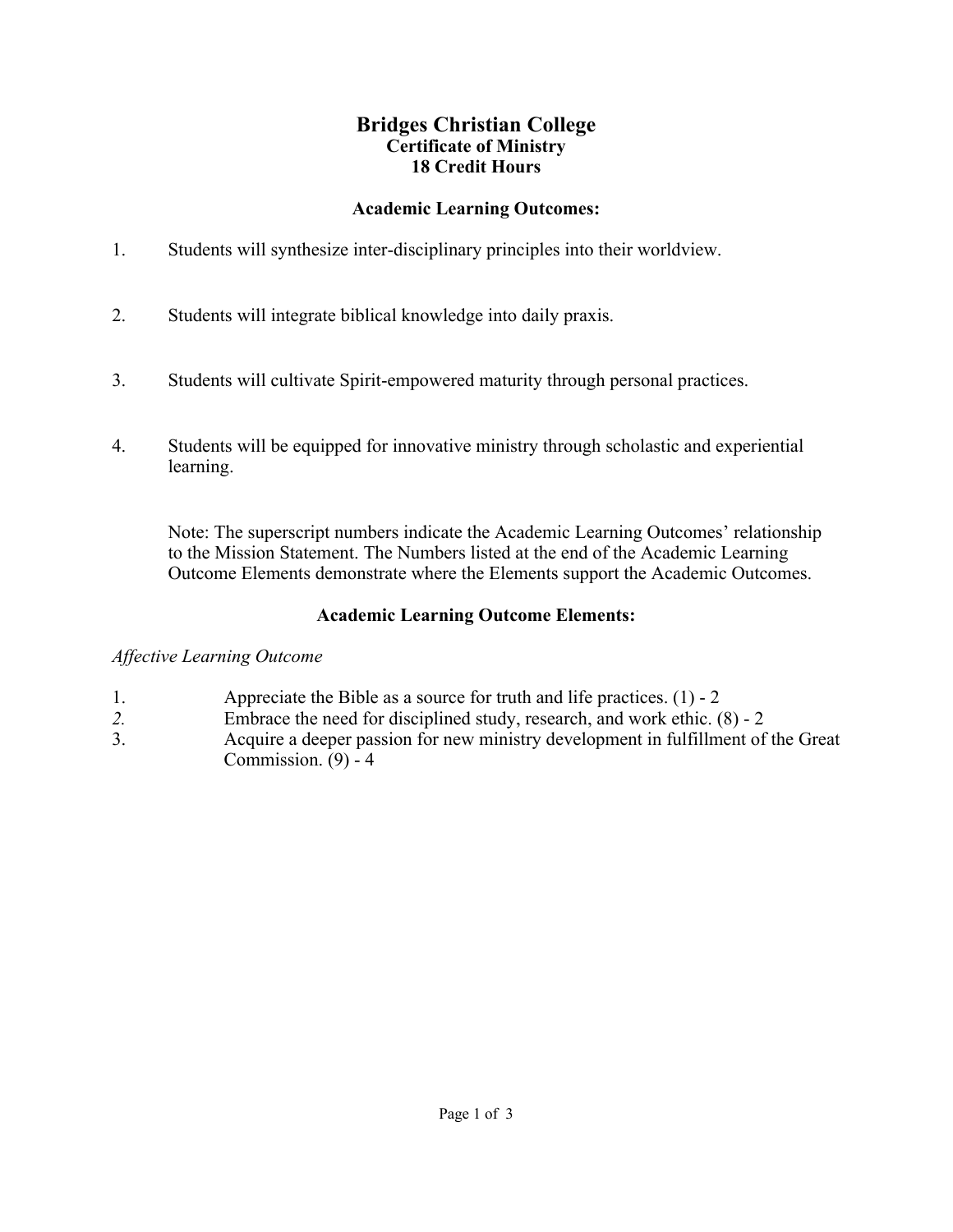#### Page 2 of 3

#### *Cognitive Outcome*

- 4. Be conversant with principles of consistent exegesis, using basic reference resources, which acknowledge genre, context, historical background, and semantic domains of biblical texts. (16) - 2
- 5. Be conversant with a variety of theological positions, while distinguishing theologically sound doctrine, false teaching, and cultural traditions. (18) - 2
- 6. Demonstrate knowledge of key historical facts, values, and ideas that have shaped civilizations throughout history. (23) - 1
- 7. The ability to integrate biblical knowledge into one's personal thought life in such a way that the mind is renewed and transformed. (27) - 3

#### *Professional Skill Outcome*

- 8. Develop quality Spirit-empowered preaching and teaching materials in order to effectively communicate the gospel.  $(28)$  - 3 & 4
- 9. Accurately interpret and apply the biblical text in current contexts. (30) 2
- 10. Develop a ministry plan outlining goals, philosophies, and strategies. (31) 3 & 4 11. Develop mentoring and disciple-making skills. (36) - 3 & 4
- 12. Develop, write, and present effective presentations communicating through speech, technology, and the arts. (39) - 1
- 13. Research, write, and present written communication through reviews, research papers, and correspondence which reflects college level critical thinking and Christian demeanor. (40) 1 & 2

## **Required Courses**

## **BIB1113 Old Testament History and Literature** (3 Credit Hours)

A study of the books of the Old Testament, giving students an appreciation of each book as a unit and of its contribution to God's plan of redemption as it develops in the Old Testament. Prerequisite for 2000 and above Bible/theology courses.

## **BIB1213 New Testament History and Literature** (3 Credit Hours)

An overview of the books of the New Testament in the context of the first century historical environment. The course emphasizes the teachings of each New Testament book and includes a section on the canon and text of the New Testament. Prerequisite for 2000 and above Bible/theology courses.

## **BIB2313 Book of Acts** (3 Credit Hours)

A valuable study of the book of Acts, the beginning of the church, the beginning of the age of the Spirit and the progress of the church throughout the Roman Empire by the ministry of the Spirit through the Apostles.